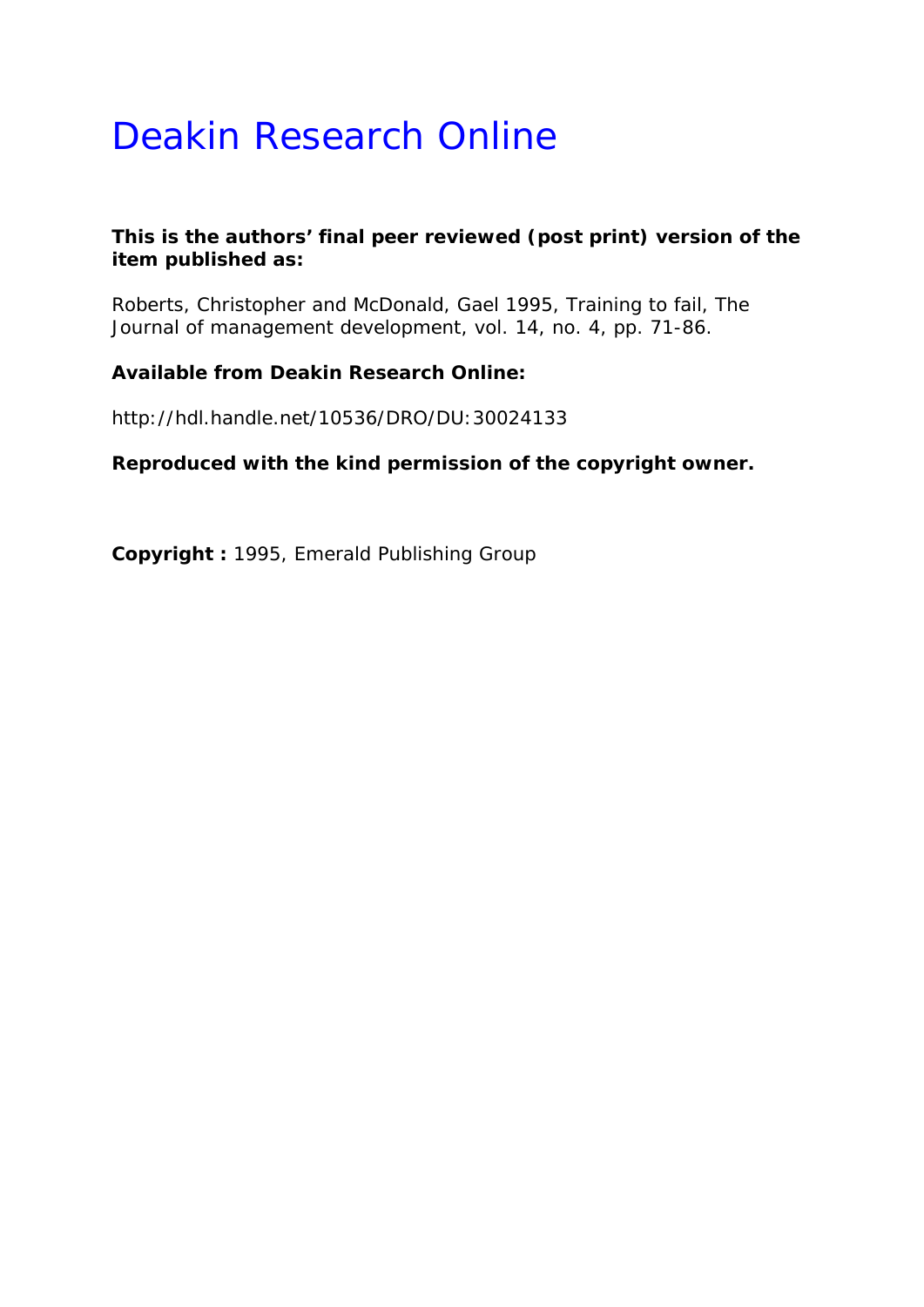# **Training to fail**

Gael McDonald and Christopher Roberts

### Introduction

This article operates from the premiss that training and development, correctly approached, are essential ingredients in maintaining and sustaining the competitive advantage of successful companies. The fact that training and development all too frequently fail to maximize their contribution to that outcome is an unfortunate reflection on both their status within the corporate hierarchy and the value generally placed on them. Indeed, given the misfortunes of many Fortune 500 companies over the past 40 years, we would assert that the organization that fails to enhance the intellectual capital of its human resources is effectively sowing the seeds of its own demise. That demise is made more likely in situations where human resource development assumes little significance in the strategic planning process. Even where its value is clearly recognized it may still fail to generate competitive advantage because the organization is preconditioned by current marketing or technological commitments. It is our contention that training and development have a crucial role to play in the evolution of the organization; an evolution necessitated by changed circumstance and newly emergent threats. While there may be recognition that "things are in perpetual flux", there is a far from adequate appreciation of the role of training and how the transfer of learning should be applied to address this flux and the significant change processes that accompany it.

It is instructive to consider the extent to which strategic involvement in allegedly significant technologies and markets impacts on the definition of training and management development needs which, in turn, influence the design and execution of programmes. A view often expressed is that training has inherent value in that it is suggestive of an enlightened approach towards developing and enhancing employee contribution. In that respect it may act as a hygiene factor and compensate for more material rewards. However, the inherent value of training is neither guaranteed nor universally recognized. More importantly, even if it were, it does not follow that this condition alone would secure or sustain competitive advantage. In effect we may be dealing with a contradiction. Training and management development possess acknowledged and demonstrated values and yet these do not always translate into terms of securing and sustaining competitive advantage. As an example of this, IBM comes to mind. For much of its post-war history IBM demonstrated spectacular success; only in the past six years or so has it come unstuck. Volumes have been written about the human resource practices pioneered by the company and its deep sense of corporate commitment to developing the abilities and competitiveness of its employees. Nevertheless, in 1993 we were faced with the apparent contradiction that such enlightened practices failed to stop the company earning the unenviable record of having clocked up the most monumental losses in corporate history. Seemingly the capacities of IBM staffers failed to alert the company to its demise or, if they did, the prevailing corporate culture deafened its leaders. As one observer commented, "IBM got to be like a music publishing company run by deaf people."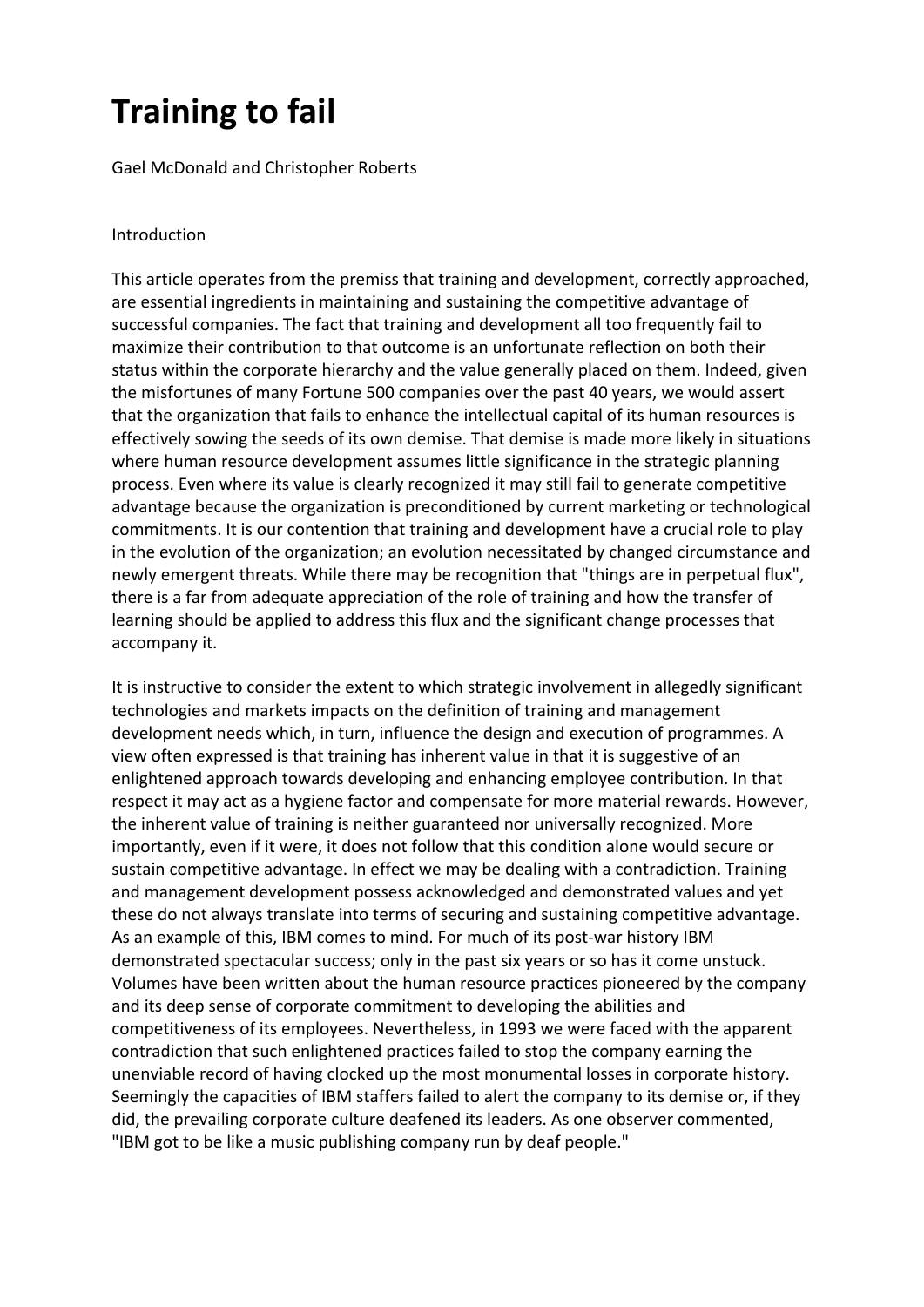Too little happened too late at IBM and current remedies have had to be Draconian. More to the point, those measures have violated some of IBM's historically unassailable core values, e.g. full employment, thereby altering the legacy of the corporation permanently. IBM, in so many respects, will never be the same again. The significance of this illustration, which could be extended to General Motors and other corporate giants, is to highlight the potential vulnerability of training and development.

What conditions the transfer of training to practical mastery that links with critical longterm strategic competitiveness should be of paramount concern to managers today. As the paradigm of corporate success changes, so too do the problems and their solutions. An increasing body of evidence suggests that larger structures are giving way to smaller structures or at least a federation of largely autonomous enterprises within the corporate family. Structural change of this type throws up new problems that will not be resolved with old solutions. It has been observed correctly that the future is not merely an extension of the past, and so new solutions will have to be found. It is our contention that training and development, working in parallel with other essential managerial and organizational revisions, offer the best prospect of dealing with this change. This suggests, quite correctly, that training and development cannot "go it alone" in forging the new model corporation, culture or managerial style. To believe to the contrary is to invest too much faith in training and development as a corporate panacea.

In this article we examine three dimensions that we believe directly hamper the efficacy of training and development but equally clearly, under different circumstances, could significantly enhance the role of training and development in contributing to new organizational imperatives. These three dimensions relate to:

(1) the relationship which training and development enjoy within the context of the organizational environment and the culture it propagates;

(2) the practices of managers as leaders in setting training and development up for success or failure;

(3) the recognition that training and development should be integrated into broader corporate designs that emerge from the strategic planning process.

We begin by reviewing the contextual aspect of the training environment because it is against this background, and the internalized behaviours and values it generates, that training and development have to establish a meaningful rather than cosmetic role that is recognized as being of strategic importance by employees at all levels. Until this status is secured the pay-off from training and development will always be sub-optimal.

### The training environment

Today the dictates of the market suggest that consumers want world‐beating products at bargain prices. Producing them implies change and a fundamental organizational rethink. This will result in a need to equip people with the skills necessary to complement autonomous work teams, core process management and re‐engineered organizations. Add to this the evidence that the 1990s have heralded an era in which the unchecked excesses of the 1980s are being eschewed in favour of an ethically and socially more caring way of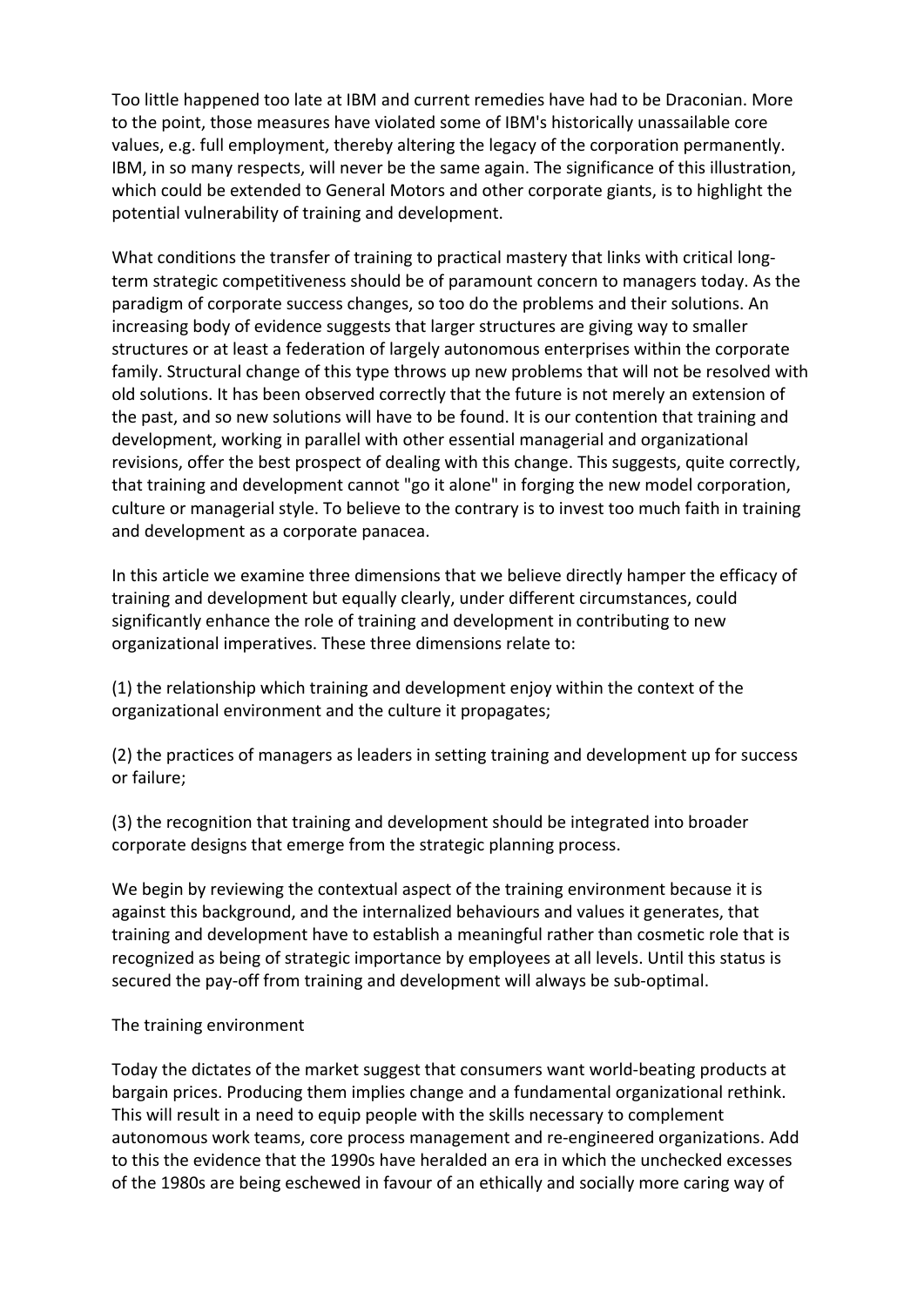doing business and you have the starting‐point of the equation. Put simply, one of training and development's essential contributions is to formulate, inculcate and develop human values and skills that equate with product/service offerings that reflect and reinforce the new market rationale. But is this being achieved?

When managements inspect and express disappointment with training or management development they frequently seek to dissect the problem(s) in order to see the causal relationship that produced their collective disillusionment. In asking what went wrong, why it went wrong, and where the fault lies, they are seeking to benefit from the learning of the experience. However, a reductionist approach to understanding may become an impediment that could well negate real understanding. Of course it is perfectly possible that training or management development programmes may have been ill‐conceived. Where this is the conclusion then someone has been negligent; management has failed to manage. What is less obvious, and more perplexing, is where this explanation seems inappropriate in explaining why training has not lived up to expectations. Of course those expectations may have been unrealistic. Where this is so we might profitably turn to looking at the prevailing climate that encouraged, or necessitated, that the bar be set so high. It is this line of argument that leads us to think more carefully about the corporate environment that acts as the backdrop to training and development.

In spite of the wealth of information alerting practitioners to the more commonplace pitfalls[1], training and development continue to be beset by them. Participant reviews are mediocre at best and post-training experience is characterized by fast-forgetting and patchy transference on‐the‐job. Disturbing as these outcomes are, they may obscure the trail of investigation in that they are symptomatic of a much more deeply rooted and fundamental malaise: the corporate environment. It is this which may obstruct the product of training by militating against its effective transfer and application. The corporate environment, shaped by attitudes, values and style can create a context in which the mechanisms for the in situ transfer of inherently "good training" are severely handicapped. Where this occurs the outcome is predictable; prejudices surface, cost and convenience arguments overwhelm any benefits, and trainers and training are left to resurrect their corporate credibility if not their tenure. The down-side is accentuated by a whole set of cliche-ridden perceptions that amount to self-fulfilling prophecies. The following types of observation are commonplace:

\* "I always doubted the value of training; it's expensive and takes personnel off the job."

\* "As far as I'm concerned training is a euphemism for corporate playtime where the company foots the bill which is then deducted from my budget. I could find a hundred better uses for the money."

\* "There seems little relationship between the expenditure, attendance on training programmes and improved productivity or effectiveness."

\* "Nothing changed: my people have forgotten whatever they learned and don't consciously or consistently apply it."

\* "I see no reason to change my beliefs about the value of training. Its benefits are 'soft' and it's not measurable."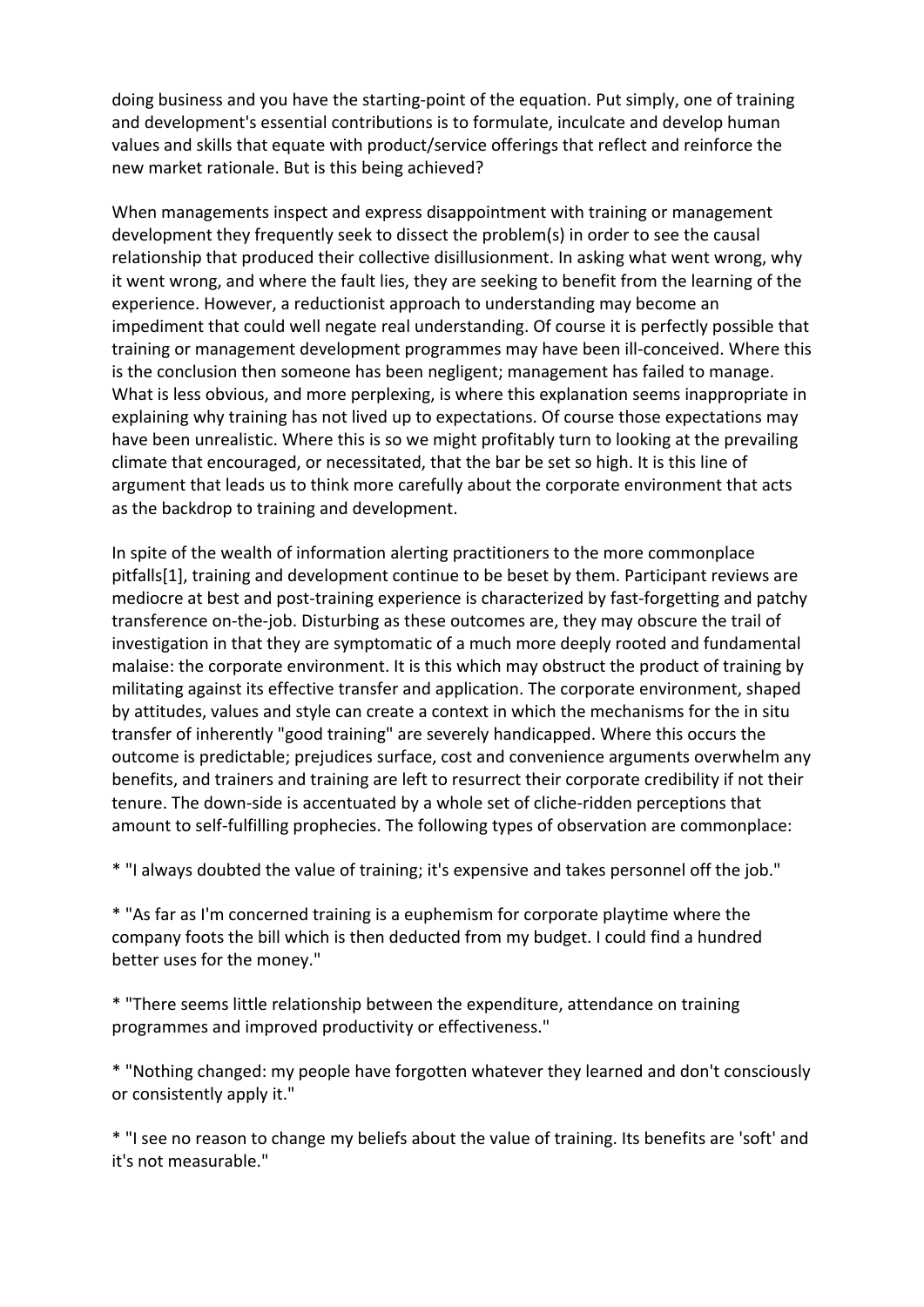What is worrying about statements of this type is not their veracity but the organizational experience that conditioned them. True, these statements are synthesized but most management development personnel have had to confront such antipathy at sometime in their careers.

Some of the more hostile views held are fundamentalist; that is, training gives rise to a set of developmental objectives and aspirations that are seriously doubted and certainly not shared with equal enthusiasm by all. Where these objectives and aspirations have minority support the difficulties are likely to be amplified. For example, if a critical mass within management expresses doubt as to the propensity of mature people to change as a consequence of training, then we must seek to understand the background of this inherent belief. "The people don't change much" school of thought derives its support from human nature, experience and the widely held preference for the way things are, as opposed to any new alternative. The views expressed by those of this persuasion are not just a matter of blind prejudice either. Where the ability to assimilate training is influenced by personality, e.g. through assertiveness or interpersonal skills, it is prudent to recognize that training may have minimal impact. This is because by 30 years of age, or thereabouts, some people develop a personality pattern that, within fairly well prescribed parameters, does not seem to respond to modification outside established behaviours. In short, the personality profile of individuals settles into a comfort zone from which it is reluctant to emerge. This being so, it is wholly understandable that people of a certain profile would be less responsive towards attempts designed by trainers to break the mould and push them to the edge. In general, the older a person is, the harder it becomes to change them. A resigned acceptance of what and who I am sets in and is bolstered by elaborate rationalization. As a result it is difficult to teach an "old" dog new tricks and yet, very often, this is precisely the task laid at the trainer's door.

Elsewhere more pragmatic objections prevail in the corporate environment. The value of training and management development is accepted; what is in doubt is their transference to the workplace. Certain experiences associated with the transference process suggest that the pragmatic value of training, even good training, can present problems and that the difficulties encountered may be accentuated by the absence of in situ modelling, coaching and counselling. This demands that managers become mentors actively supporting and extending the training programme. Unfortunately, many managers are poor advisers to their staff, or fail even to acknowledge this as an essential aspect of their role.

Fundamentalist objections need to be addressed and responded to convincingly if training and development proposals are to win broadly based "buy in" from management. If management fail to "buy in", then trainers cannot win because any training ethos or initiative will be subject to scepticism if not cynicism. Both fundamentalist and pragmatic‐ based doubts create a situation where management views are mixed and therefore inconsistency prevails. This reflects in the framing of attitudes which are reinforced by the support which training does, or does not, receive: in short there is a knock-on effect. It is incumbent, therefore, on training and development personnel to draw up a convincing case for the new role envisaged and successfully to market this internally. Only in so doing will practitioners shape and focus the internal environment, thereby affording training and development the essential broad‐based support they need in order to reinvigorate their corporate contribution.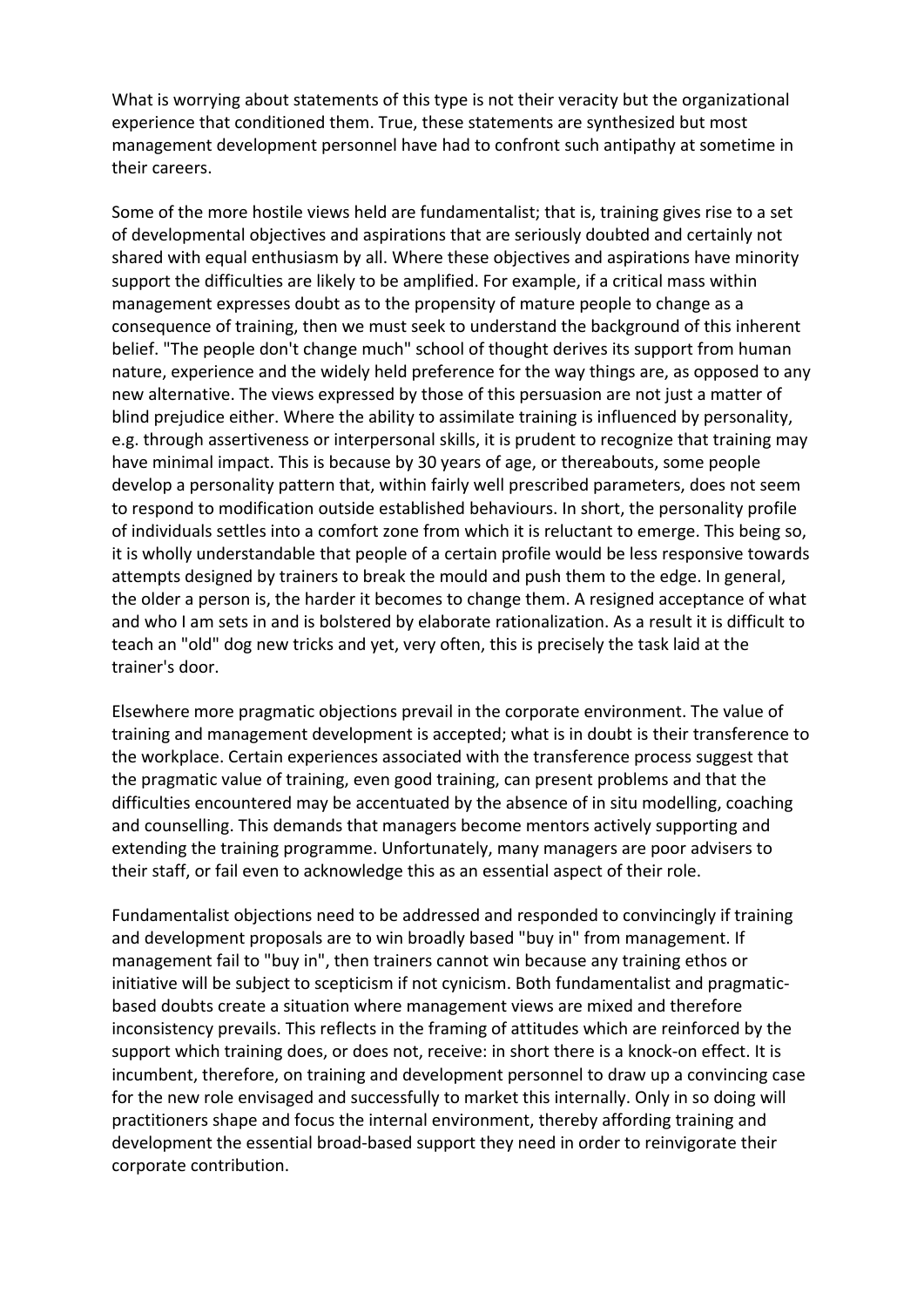A starting‐point in this process is to illustrate how training and development can increase the value derived from staff improvement and how this value can be linked to core values and strategic priorities. Naturally, financial arguments tend to be most favourably received and yet the qualitative contribution necessary in say, customer care, or creativity programmes suggests that numbers alone lead to a rather one‐sided proposition. Enhancing the value derived from human resources is vital in terms of productivity and has the prospect of generating differentiation that can be marketed successfully to external customers. Indeed, as product differentiation becomes more temporary, and susceptible to imitation, companies have found a new and potent basis for differentiation: their people ‐ the internal customers. But first you have to increase the value of your people and to do that you have to increase the value of training and development. In most instances that can only mean that training and development must become an internalized core value, a corporate priority for resources, and an acknowledged strategy for attaining the vision and related objectives. Where these conditions are met, in so far as training and development are concerned, less is not more; less is a form of corporate myopia that has potentially disastrous consequences. Ignore the intrinsic value of your people, and the mechanisms by which that value can be enhanced, and you deny yourself competitive strength and market advantage.

We want to make it abundantly clear that in any redefined environment there is no place for two particular types of thinking. The first of these is the product of a belief that positional power entitles the holder to self‐confer specific expertise; training and development expertise being the case in point. There is a tendency on the part of some senior executives to pronounce authoritatively on training and development matters from a position characterized by little or no in‐depth expertise.

Training and development are not some cosmetic gloss that is readily applied by all and sundry to a variety of corporate difficulties. To view them as such amounts to bankrupt "thinking". On the contrary the very opposite is the case: training and development involve complex disciplines and a high level of sophistication in its execution. Nonetheless, in some companies it is almost as if executives were party to some process of positional osmosis. By inhaling deeply in corporate corridors and by rubbing shoulders with HRD personnel they readily acquire canned expertise in training and development. This is as much nonsense as it is to assert that all senior executives are offshore tax experts. Regrettably, HRD personnel still have to work hard at demonstrating that there are significant barriers to their domain and that these are not readily eroded by dint of legal rational authority.

The second type of thinking springs from a mentality that has spawned the facile statement that appears with monotonous regularity; "human resources are our most valuable asset". This is without doubt one of the most vacuous management aphorisms of our time. Just ask any employee recently made redundant. Training and development must move beyond this shallow sentiment and institute programmes of infinitely more substance that demonstrate the true worth of employees. Employees are indeed assets but just like other types of assets they have to be tended and maintained. When a machine is purchased by a company a sum of money is set aside for its planned maintenance and repair to ensure that its contribution is maximized. Why this thinking is not applied as assiduously to human resources is an issue that should be addressed by the CEOs of all those corporations where human "repair and maintenance" are trivial gestures involving minimal expenditures. The day is not far off when the majority of firms will disclose publicly a value on intangible assets, such as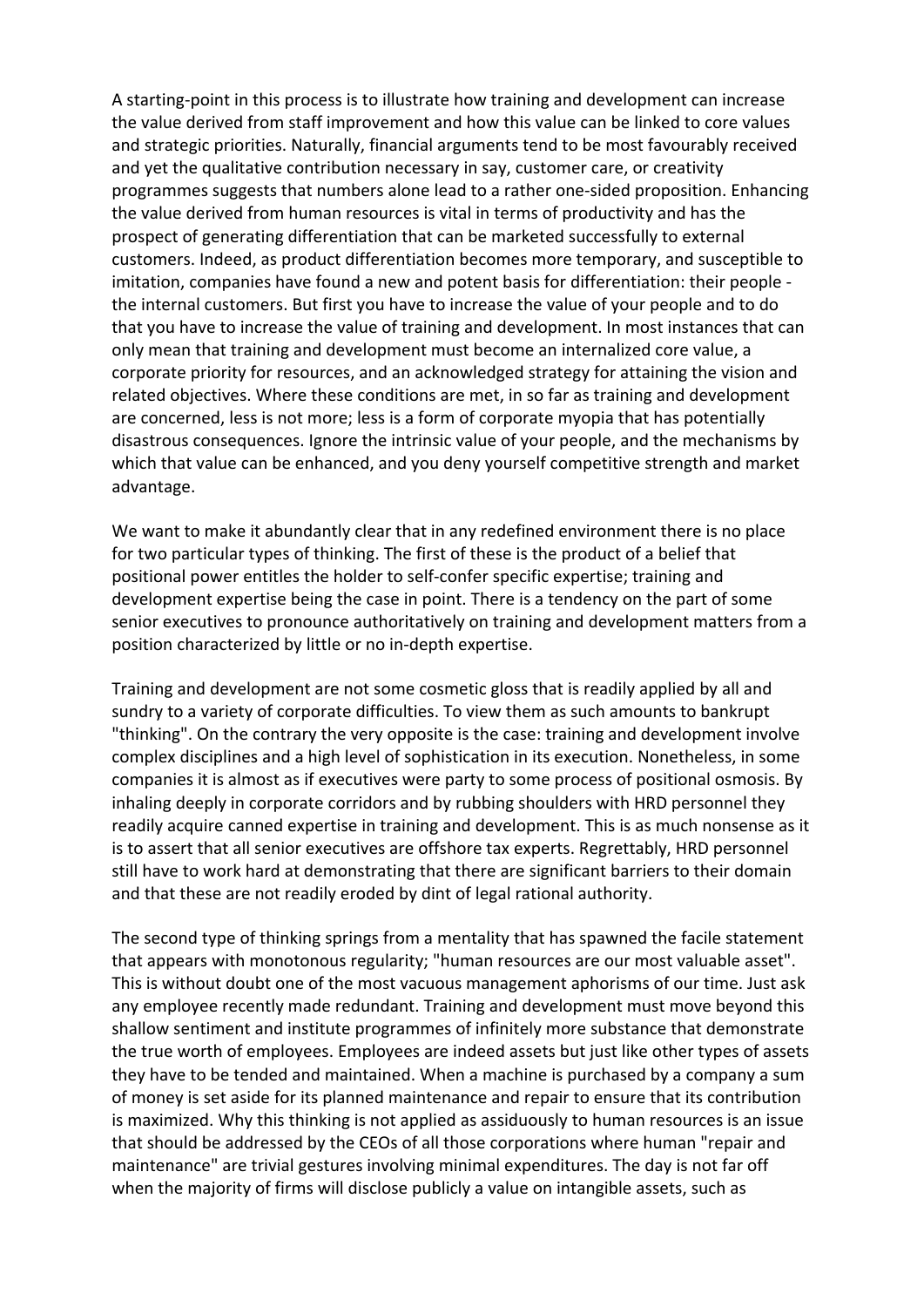intellectual capital, which will become one of a number of new indicators of corporate strength and potential.

Jack Welch, the CEO of General Electric, commented in a recent interview, "If you're not thinking all the time about making every person more valuable you don't have a chance"[2]. He was referring to GE's future chances in global markets and GE is not a small fish even in that pool. Last year it ranked No. 5 in the Fortune 500 with annual sales of US \$62.2 billion. Those words become more poignant in the light of the fact that more and more companies are seeking to achieve more with less, i.e. fewer personnel. The reorganization of work that has ensued as economies and corporations emerge from global recession has unquestionably produced a situation in which more is expected of less. The corporate catharsis is under way. John Sculley, Apple's former CEO, has gone on record as saying that the upheaval could "prove as massive and wrenching as the Industrial Revolution"[3]. Indeed the experience of millions of workers in the USA, Europe and Japan indicates growing human anxiety in the face of this revolution.

Japan offers a case study worthy of further comment. There is an awful lot of anguish and soul searching currently going on in corporate Japan. Certainly the investment in training and development and the emphasis placed on it by Japanese corporations have, in the past, been a major platform in their success. With extensive training in Japan goes responsibility: for a long time production workers individually have held the authority to stop the track and have been made personally answerable for quality. Many Western corporations are still learning these kinds of practices and, while there may, in certain circles, be some expression of schadenfreude at the current difficulties confronting corporate Japan, it would be nothing short of foolish to underestimate the tenacity or resilience of the Japanese. Training and development will play a major role in re‐arming Japanese managements with appropriately skilled and flexible workforces that will once again redefine the benchmark on quality, productivity and global competitiveness.

In the light of recent experience, worldwide recession, and a desire to "get it right" in the future, companies would be well advised to reinspect the contribution which training and development should make in shaping the values of the new work environment. This would entail training and development becoming a major internal player rather than a reserve member of the team. That is, exercising incremental authority in helping to build an intellectual capital base that, together with structural changes in organizational design and work practices, will offer the best chance of responding to the vagaries of the marketplace.

If companies wish to derive greater value from human resources, so that their contribution is improved, then a prerequisite of this is to create the right environment, one in which a training ethos is displayed publicly, resourced adequately and supported enthusiastically. The same is true for any activity that becomes of primary concern, e.g. customer care, TQM or creativity. Rule by managerial imperative such as "Be more creative!" has no place in the development of this environment. A vision, strategic plan, resources and reward systems have to be put in place to facilitate enhanced creativity, or anything else for that matter. It is instructive at this point to hold up the example of Motorola. This company is both a model of the value placed on training and development and testimony to the competitive advantage to be derived from it. Motorola is a consistently successful large corporation operating in fiercely competitive global markets. Its commitment to training is enshrined as a core corporate value; one that is championed by its CEO and funded generously. More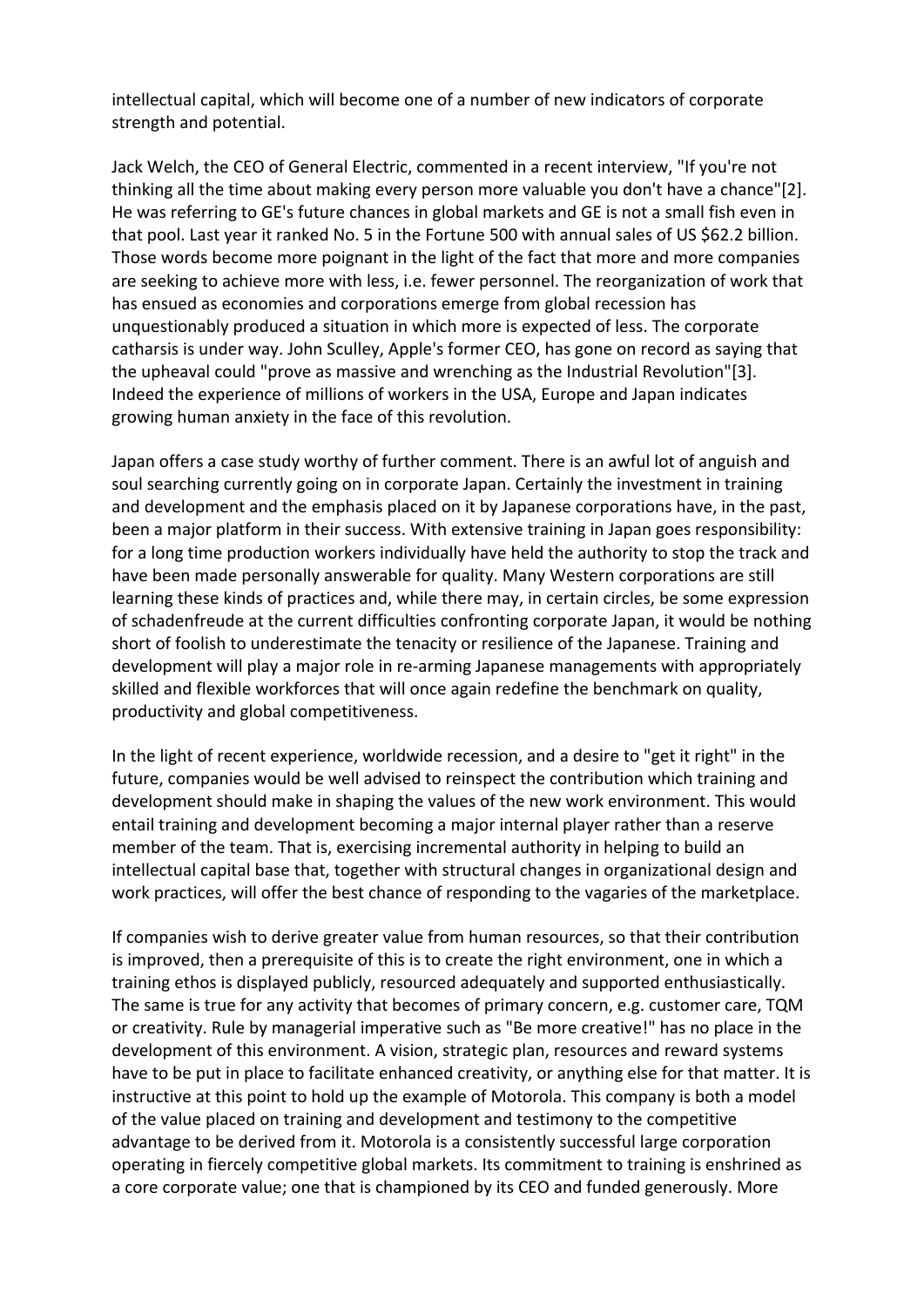importantly, in this company training has become a fight of all employees and the benefits are both personal and corporate.

The fact remains, however, that most employees do not work for a Motorola‐style corporation. Most employees do not have an annual training or personal development programme; most employees do not receive a guaranteed minimum number of days per annum on in‐house or external training programmes and most employees do not work for the likes of George Fisher, the former chairman of Motorola, who was a passionate believer in the merits of training and development. Outside of Motorola, and a handful of other companies, individual employee training and development contracts are still something of a novelty; to so many firms training is little more than a frugally budgeted "frill". This is all the more lamentable given the rapid and tumultuous changes occurring in the business environment and attendant developments in work re‐engineering. Present fixations with change management and work redesign do present training and development with a good opportunity to assert a new role for themselves. As a constituent of what Edward de Bono terms the "people religion"[4], training does possess the capacity to reinvent its corporate contribution; though this is by no means sure. Inevitably we will continue to see evidence of past practices that smack of tepid involvement, a piecemeal approach and impatience with what training and development "fail" to achieve. Unless training and development are given real importance they will not become important and, more seriously, they will not be seen to be important. Training, as a function, will be tacked awkwardly on to personnel or HRM as an activity that periodically offers programmes that the "unfortunate" are obliged to attend. Unless, and until, senior management see the competitive and strategic potential inherent in training and development it is unlikely that they will become mainstream in securing competitive advantage.

We have sought in the initial part of this article to draw attention to what we have termed the new role of training and development and by implication have suggested that there are systemic failings in corporate attitudes towards the assumption of that role. Briefly, these amount to training and development being prevented from realizing their strategic potential, which is less of a statement about any inherent defect and more of a comment on the way this resource is both managed and understood. Up to this point we have concentrated primarily on the relationship existing between training and development and their organizational context; the internal environment of the firm. We have also drawn attention to the fact that, as fundamental as this coexistence is, it needs to be supplemented by an accurate interpretation of movements in the external environment; the marketplace. Where there is a poor fit between these two environments there is dysfunction and this guarantees mediocre performance at best. The sub‐optimization of training and development tends to produce canned solutions to an identified problem rather than any commitment to a permanent and systematic process. It is ad hoc, and prone to the "inoculation sentiment" that pervades some managements; i.e. "Once we've done it we can forget about it". Such an approach is devoid of any strategic dimension designed to have a bearing on future corporate direction.

To demonstrate training and development's lack of significant corporate impact one merely has to look at their relationship with strategic planning; more precisely strategic marketing planning. As Stephen King of WPP Group observes, there has tended to be a mutually exclusive relationship between these two functions; i.e. training and development and marketing[5]. Where marketing occupies a prominent position in the power structure of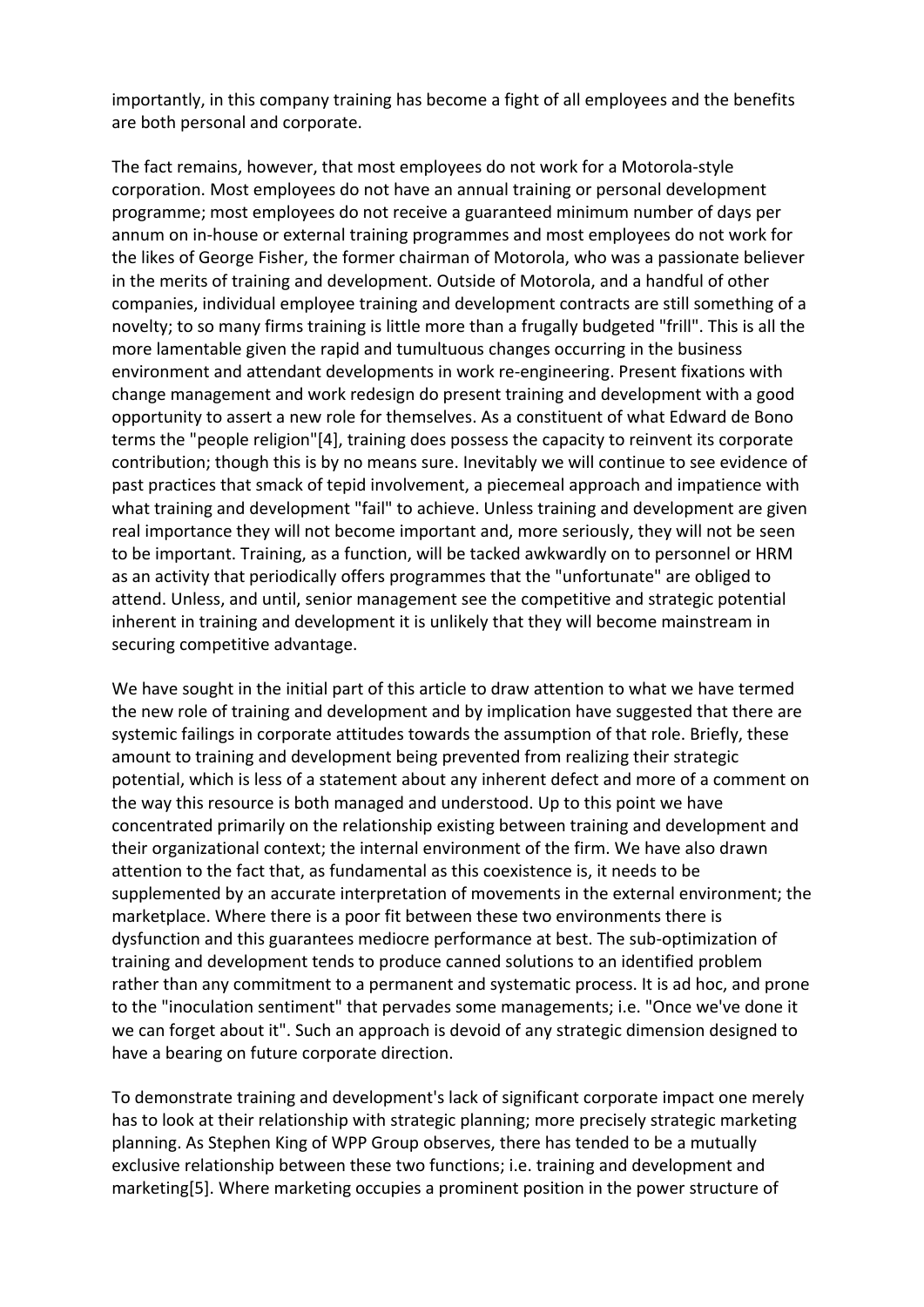companies it is likely that it will also be influential in the strategic planning process. Yet how often does one witness HR or training and development functions being closely integrated with marketing planning, new product development and promotional activities? This situation needs to change quickly, the more so where service is an important dimension to the total market offering.

#### Setting up training for success or failure

Perhaps training and development's best chance for success lies in the fact that for many firms the late 1980s proved a bruising battleground; one in which the lessons are hopefully not lost in the 1990s. The experience was revealing, particularly where it was triggered by the unrelenting onslaught of the Japanese, which for some companies sparked the first serious attempt to learn from their systems and methods. For example, the corporate fixation with TQM arose primarily because customers consistently ranked comparable Japanese products as superior to those of US or European origin. Then again empowerment, teamship and pushing important decisions down‐the‐line to the production floor, common Japanese practices, became the hallmark of progressive Western corporations. In some organizations the gradual erosion of the treasured belief that one person, the CEO, was the critical determinant of corporate success also accelerated the need for advanced learning. Fortunately, this learning has tended to shun the "one person phenomenon" approach to corporate survival, even if that person does tend to be the focal point of media interest.

Realization of the need for change is again a necessary but insufficient condition for it to occur. The Japanese systems of JIT, keiretsu, kaizen and TQM were the product of long‐ standing associations between workers, suppliers, distributors and customers. The synergies so derived generated tremendous competitive advantage and have become the focus of what is termed relationship marketing today. They were also the product of a passionate belief in the values of training and development. US studies of Japanese management soon began to coincide on at least one thing; training and development occupied a much more important role in the framework of Japanese management operations than was generally the case in US corporations. More poignantly, the outcome of that training and development clearly contributed to the Japanese securing competitive advantage, notably in terms of quality, cost reduction, productivity and delivery schedules.

General Motors (GM) were among a number of companies that subsequently came to acknowledge this when they set up the Saturn project, which was a radical departure from the legacy of their usual structure and style. At Saturn, production crews manage their own budgets, deal with vendors, call off supplies, reject defective component shipments and are paid to be responsible for the ultimate quality of the car. More to the point, it looks as if this has yielded the ultimate market reward; recently the Saturn was only beaten by the Lexus and Infiniti in the JD Power survey of auto customer satisfaction[6]. Nonetheless, Saturnstyle experiments are rare; they do not occur overnight and they are very costly. They do, however, warrant careful study for they do illustrate the potential that can be released among autonomous work teams that are trained and inspired by strong leadership. In citing this example we are pointing tacitly to the fact that the late 1980s produced a climate in which many large corporations went into a performance tail‐spin that left them battered and bewildered. It was not business as usual; the old ways no longer seemed capable of delivering the performance desired. DEC, IBM, Wang and Philips are obvious examples of corporations that seemed to degenerate because of a cherished belief in the notion that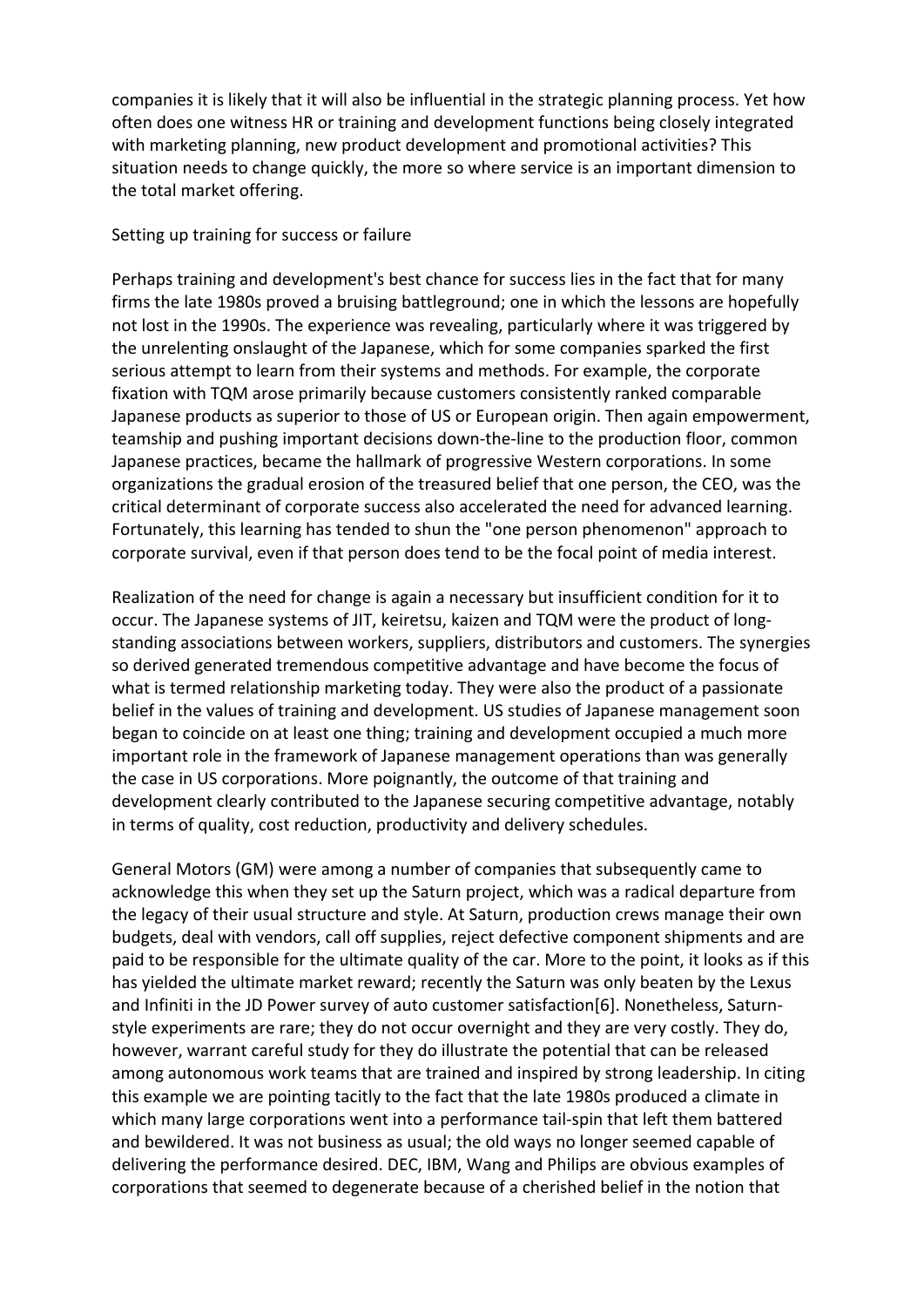"biggest was best". It pays to reinspect such assumptions regularly, especially in the face of the achievements of corporations such as AST, Compaq and Dell over the same period. One of the lessons of the 1980s is that scale, and the organizational structures and managerial practices that it perpetuates, seem to have brought dis‐economies and dysfunctions that far outweigh the long‐heralded virtues of bigness. As The Economist stated recently: "In 1993 'big' no longer means, as it once did, 'successful'; before long it is likely to mean 'failing'"[7].

Though this realization came late to IBM, GM and Philips, all of which now provide evidence of being carved up into smaller and hopefully more dynamic units, the realization was there long ago in some of the USA's most consistently successful firms. In Johnson and Johnson, for example, there are no fewer than 166 operating companies; the HQ operates on a total staff complement of about 1,000 and in 1992 total revenues were close to US \$14 billion, up 10.5 per cent on the previous year, even though the economy was severely depressed[8]. Part of Johnson and Johnson's success is its passionate belief in decentralization, and an ability to curb the interventionist tendencies of HQ executives. Smaller autonomous units at Johnson and Johnson have produced a rich lode of innovative products that have both boosted profits and kept shareholders happy.

At 3M, frequently lauded for its consistent support for intrapreneurship and innovation, a similar approach to exploiting the virtues of small size within the overall framework of a large corporation has produced a succession of highly successful products of which the "Post It" is a marvellous example. The development of the "Post It" by two 3M scientists, Silver and Fry, is a case study in itself and testimony to the potential for creativity where this is nurtured, valued and honed through training.

The important point here is that 3M and Johnson and Johnson, though large corporations, have flourished by not falling into the trap of engaging "big firm" management. In contrast they have elected to become federations of autonomous business units that do not incur the all-too-common dysfunctions of size. Shifts such as these in the economic, structural and managerial thinking of firms will result in smaller units where economies of scale will be achieved at lower volumes. Such thinking still presents big firms with problems, notably that the management born of "bigness" has cherished certain traditions; e.g. the managerial prerogative, which seems much less appropriate today. This anachronism is beginning to be addressed and has produced revolts both internally inspired, e.g. leveraged buy‐outs, and externally inspired, e.g. by shareholders and non-executive boards. The rude awakening of either has forced the pace in terms of a search for alternative ways of "doing business".

Contemporary thinking along this line has tended to result in the stripping out of managerial layers, empowerment, "buying" commitment through "ownership of the process" and applying more innovative, responsive and less rule-bound approaches to managing. However, we should be mindful of not falling into the trap of the past in believing that what is emerging is some universal recipe for managing. As George Bernard Shaw said: "The golden rule is that there are no golden rules".

This appears to be applicable to the management of organizations. The experience of the 1980s may indicate certain popular alternatives for the 1990s but they should not be regarded as embodying some foolproof formula. Managements are going to have to face some uncomfortable new realities; unfortunately they will not always respond to them in the best way. Those that do will invariably acknowledge the value of real learning and this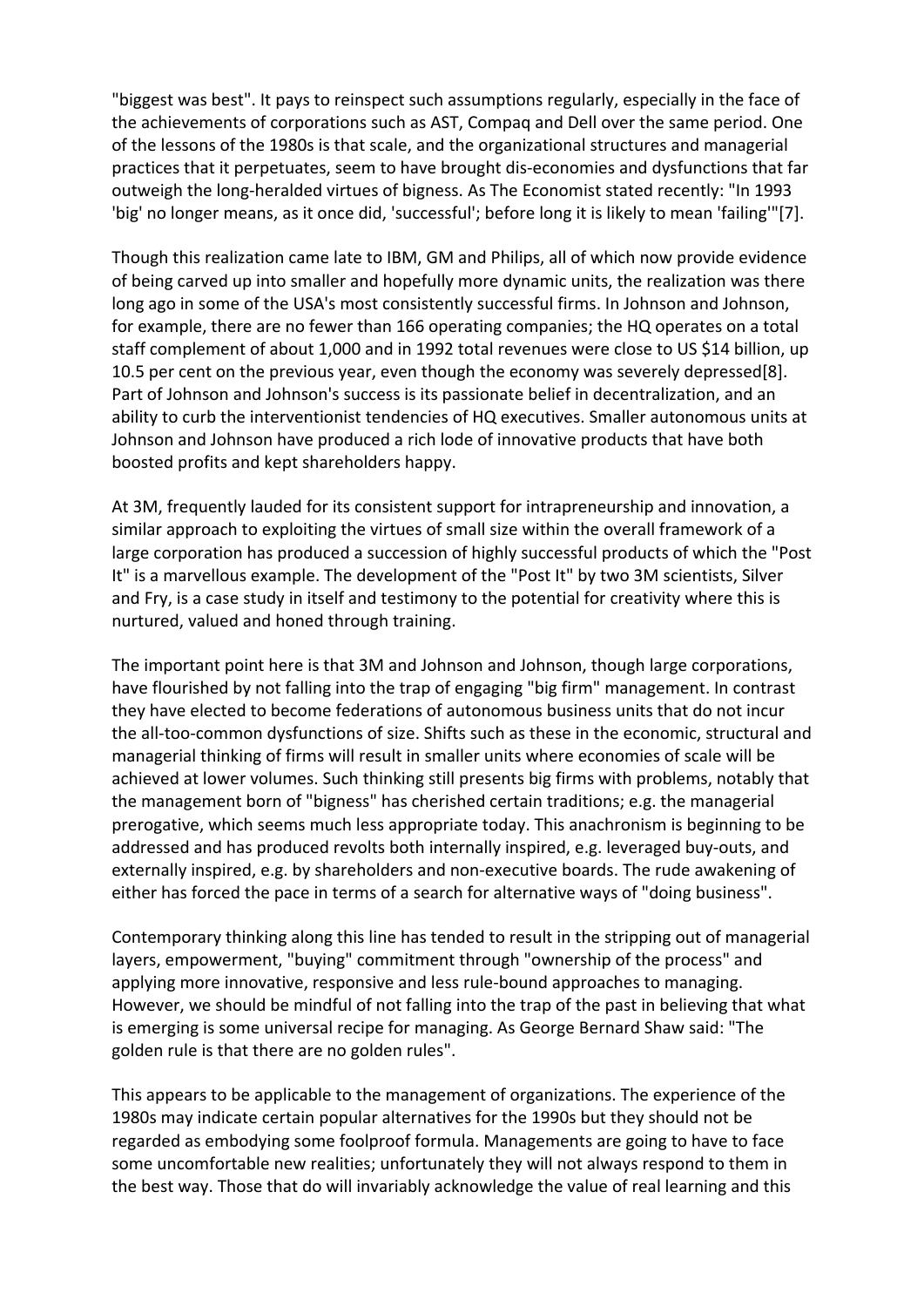can only come from a new commitment to training and development; a commitment that seeks to strategize training and development. Only by so doing will organizations develop human resources in a way that prepares them for the uncertainties of an era in which they are alert to the idea that the "golden rules" do not exist.

Real learning is the goal of strategizing training and development. What is real learning? Well, it certainly does not emanate from the piecemeal approach to training and development that typifies so many firms. Nor does it result from the "sheep‐dip" school, i.e. "take a one‐ or two‐day programme in assertiveness skills and you too can be an assertive self-confident executive!" This is trite and does training and development, and the attitudes formulated about them, little good. It is almost as facile as suggesting that because you have read a book on swimming you can swim.

Real learning will only occur in those organizations that manage to overcome the greatest indictment of organizations: a monumental failure to harness the enthusiasm, abilities and potential inherent in most employees. This failure is widespread, well documented and experienced almost universally at some time or another in our working lives. It is also a sorry comment on the nature of organizations and an explanation as to why human resources, as an asset, rarely have their value maximized. In our view there is the potential to change this but only if there is a significant shift in corporate thinking that produces a recognition that training and development are critical in transforming organizations, so that they are better equipped to meet the challenges of the external marketplace.

It is essential, therefore, that we match the tremendous endeavour that has gone into creating an externally‐oriented customer focus with a parallel endeavour that seeks to create and sustain an internal customer focus. This would be exemplified by an unprecedented commitment to satisfying the needs of internal customers through the provision of internal products or services that would fulfil their expectations and contribute to the attainment of corporate objectives. One of these internal customer products would be training and development but the strategic value of them has largely gone unnoticed. In the strategic planning process training and development have assumed a position of relative insignificance and this must change as must those management values responsible for creating this circumstance. For training and development to take on a new role there will have to be widespread evidence of organizational destructuring, the banishment of divisiveness, e.g. the supremacy of hierarchy and the cult of the personality, and the building of a common ethos born of shared vision and values. In short, a considerable amount of organizational and mental spadework will have to be put in before the ground is prepared sufficiently for training and development to take on strategic importance.

### Training and development: the need to strategize

This development requires that there be an internal champion at the micro‐level and that person should be the CEO. Unless the drive to strategize training and development is led from the top they run the risk of being regarded as a corporate fad. This starting-point implies that CEOs must bone up on training and development; their understanding of them is frequently rudimentary. There is no room here for the view that the CEO is omniscient in this sphere by virtue of the chair he occupies. Where this condition exists, so (too often) does the attitude with which the CEO regards training and development as essentially "a good thing" provided that he/she can be excluded from any involvement therein. This is not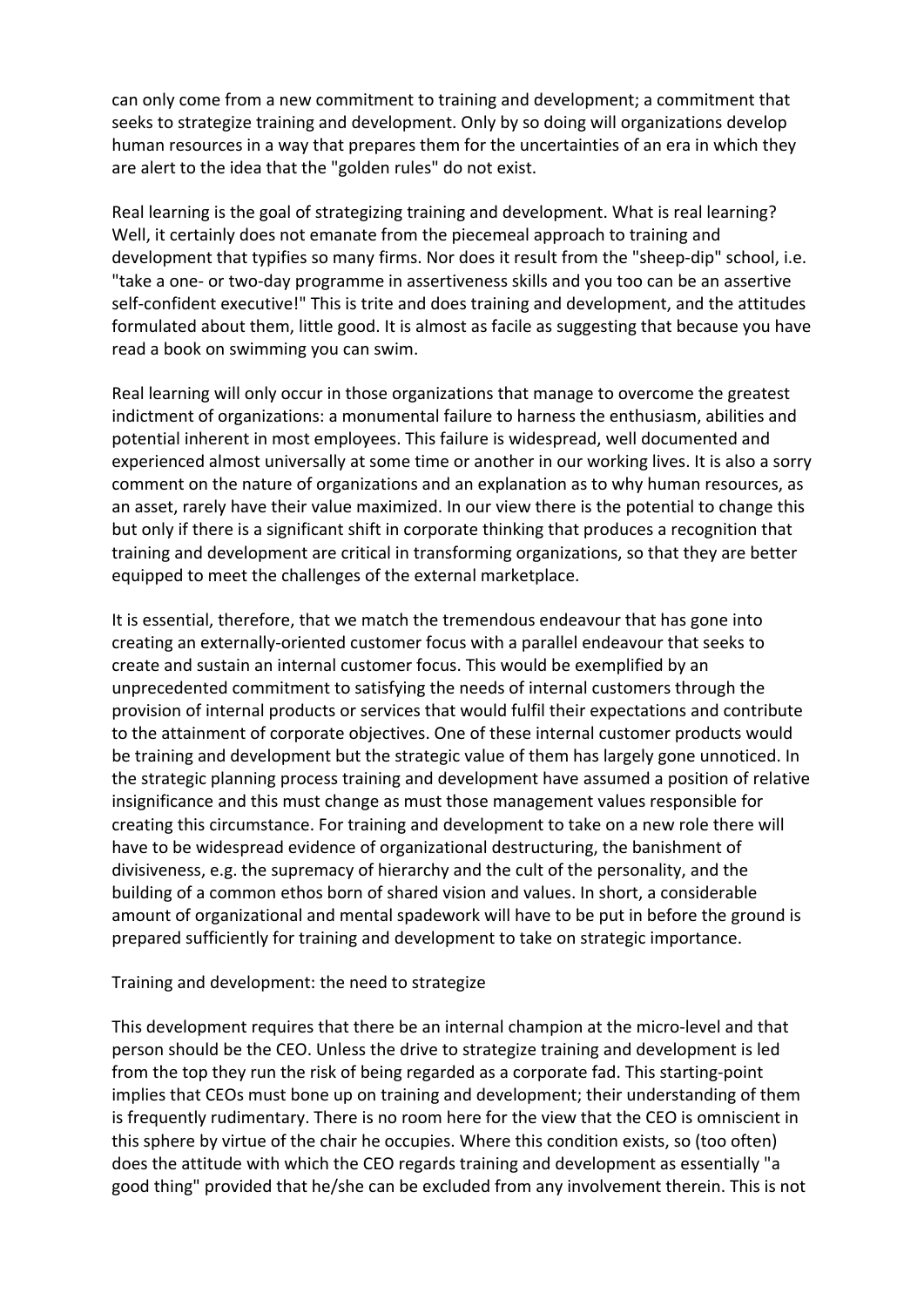championing the cause, it is in fact erecting an obstacle to it: a greater display of humility on the part of some senior executives is long overdue!

Another problem contributing to the failure of training resides in the fact that far too few companies invest in training and in so doing deny its role or value. The American Society for Training and Development (ASTD) maintains that 15,000 US employers (0.5 per cent of the total) account for 90 per cent of the US\$30 billion spent on training annually[9]. There are an awful lot of organizations in which training and development are virtually, if not absolutely, non‐existent. The commitment has never been made.

This second problem is compounded by a third in that the experience of those firms who do acknowledge and embrace concepts such as process management, TQM and empowerment, as the new tools for cutting costs and boosting productivity, has not been an altogether happy one. Many change programmes have become mired in bickering and confusion; the end results being far from impressive. Why? Training failed to identify and develop the core competences needed to harness the benefits of these concepts and disenchantment and frustration set in. Where clarity fails to prevail confusion will and this is amplified where on-the-job follow-through is lacking.

Another hurdle resides in the fact that training and development have not been widely embraced as a means of linking internal strategies, to enhance HR skills and competences, with external strategies pursued in the marketplace. Until this disconnectedness changes companies will fail to integrate internal and external development programmes fully and benefit from the synergies of so doing. This particular problem derives from the fact that training and development all too often have little bearing on the formulation of corporate imperatives: the mission statement, core values, definition of the business domain and identification of critical success factors (CSFs). We believe that these imperatives are the baseline in strategizing training and development. Clear evidence of the market value to be derived from strategizing training and development was provided by companies such as Scandinavian Airline System and British Airways in their corporate turnarounds. It is also exemplified in companies such as Singapore Airlines, Federal Express, and LL Bean, where service excellence has become the key to market excellence. Regrettably such enlightenment is not widespread. What is widespread is the corporate practice of extolling the value of human resources one year and reporting plant closures and lay‐offs the next.

The problems depicted so far are symptomatic of the core argument advanced which is that, unless and until training and development are "up there" in full measure as a central component in the strategic planning process, they will not be seen to be important. They will be seen for what they all too often are, adjuncts that are dusted down and wheeled out in response to certain circumstances. This is indicative of the fact that training and development's potential has, in the main, not been competently marketed internally. It is this aspect of internal marketing that very much needs to be the focus of renewed endeavour by HR executives. It is necessary, therefore, for them to develop cogent arguments, measured in terms of benefits and pay‐offs, that convince members of the corporate top team. For example, Motorola calculates that every US\$1 it spends on training delivers US\$30 in productivity gains within three years. Since 1987 the company has cut costs by US\$3.3 billion, not by the normal expedient of firing workers, but by training them to simplify processes and reduce waste. In the past five years sales per employee have doubled and profits increased by 47 per cent[9]. Those sorts of figures not only make the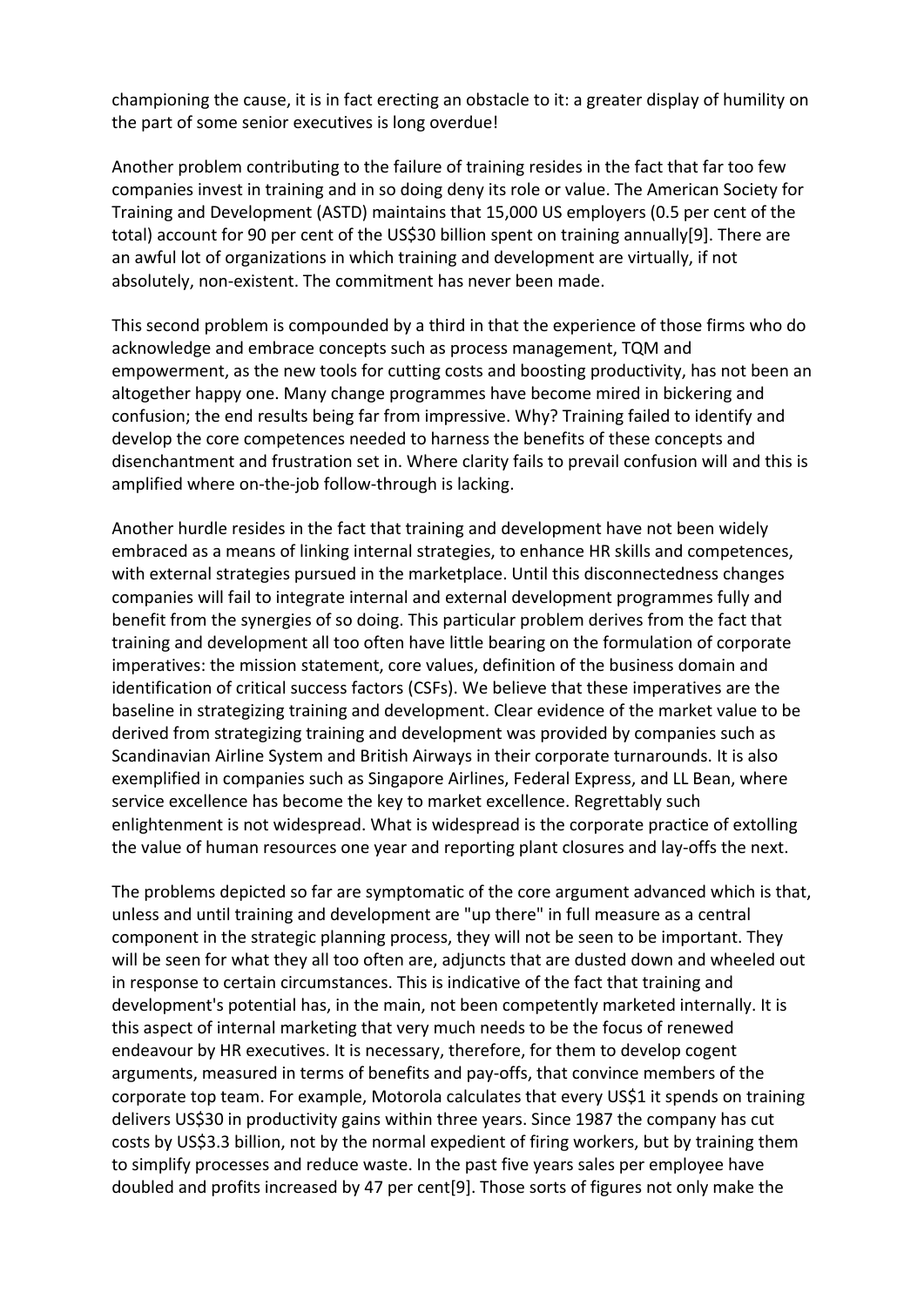basis of a powerful case for the strategic value of training and development but are impressive music in the ears of most CEOs.

Strategizing the value of training and development, and marketing this internally, is an important first step. However, it is not the end of the matter. The process needs to be supported by good HR; i.e. good people, and this must become a complementary focus. Good people can be made better by training and development. Better people not only benefit the corporation but also are increasingly valuable in gaining competitive advantage. If you are a ten you should be hiring tens or people with the potential to become tens. CEOs should be surrounding themselves with tens, if not elevens that really wow them. So often this does not happen and when it does not, human resources as a "stock" asset run the risk of progressive degeneration. As Belasco points out: "You're a ten. If you hire nines, the nines hire eights and the eights hire sevens, you soon wind up with an organization filled with ones"[10].

An organization full of "ones" will not wow anyone; the strategic dimension to training and development will be lost on "ones" and this should not be forgotten. In strategic planning, formulation is perhaps 20 per cent of the process. The remainder, concerned with implementation, evaluation and control, is about making strategy happen through people. If you do not have the right people in place with the right mind‐set, and right competences, the most brilliant strategic formulation will be rendered worthless. It is also worth noting that strategy formulation per se is much less valuable a competitive edge than some people think. This is because a demonstrably successful strategy is clearly likely to attract the attentions of others, if not to be mimicked by them. Just look at McDonald's and the host of fast food operations it has inspired. The essential ingredients in McDonald's strategic success have been widely imitated yet few, if any, fast food corporations match McDonald's performance, let alone better it. Why? The answer has less to do with any exclusive hold McDonald's has on strategy and much more to do with their ability to excel at implementing strategy through people. This important emphasis was also recognized by Sam Walton at Wal-Mart, whose values were beautiful in their essential honesty and simplicity. As a result he managed to do what very few have done. That is, to harness the energies and motivation of 400,000 "associates" who, in 30 years, built the most successful retailing empire ever known. Sam Walton not only recognized the strategic value of his "associates", but also devised effective systems of marketing that are of value to his customers; and they were impressed by it. This translated in terms of unprecedented financial success in the retail sector but significantly Walton did not permit this to inflate his ego; a humble man who, irrespective of immense wealth, never lost sight of the value of people in making strategy happen. As Walton himself commented: "Individuals don't win; teams do. Wal-Mart is just a spectacular example of what happens when people find a way to work together and to put the needs of their individual egos behind the needs of their team"[11].

From the outset Wal-Mart was a winner, not because its retail merchandise was fundamentally different but because consistently its retailing strategy emphasized the value of people, Wal‐Mart "associates", in first winning customers and then winning customer loyalty. Executives and MBA students from around the world study the Wal‐Mart phenomenon; lamentably few learn sufficiently from it to be able to emulate the success or, if they do, they transport the learning to organizational cultures where it is neither analysed nor assimilated. As a result there is only one Wal‐Mart and only one McDonald's. In the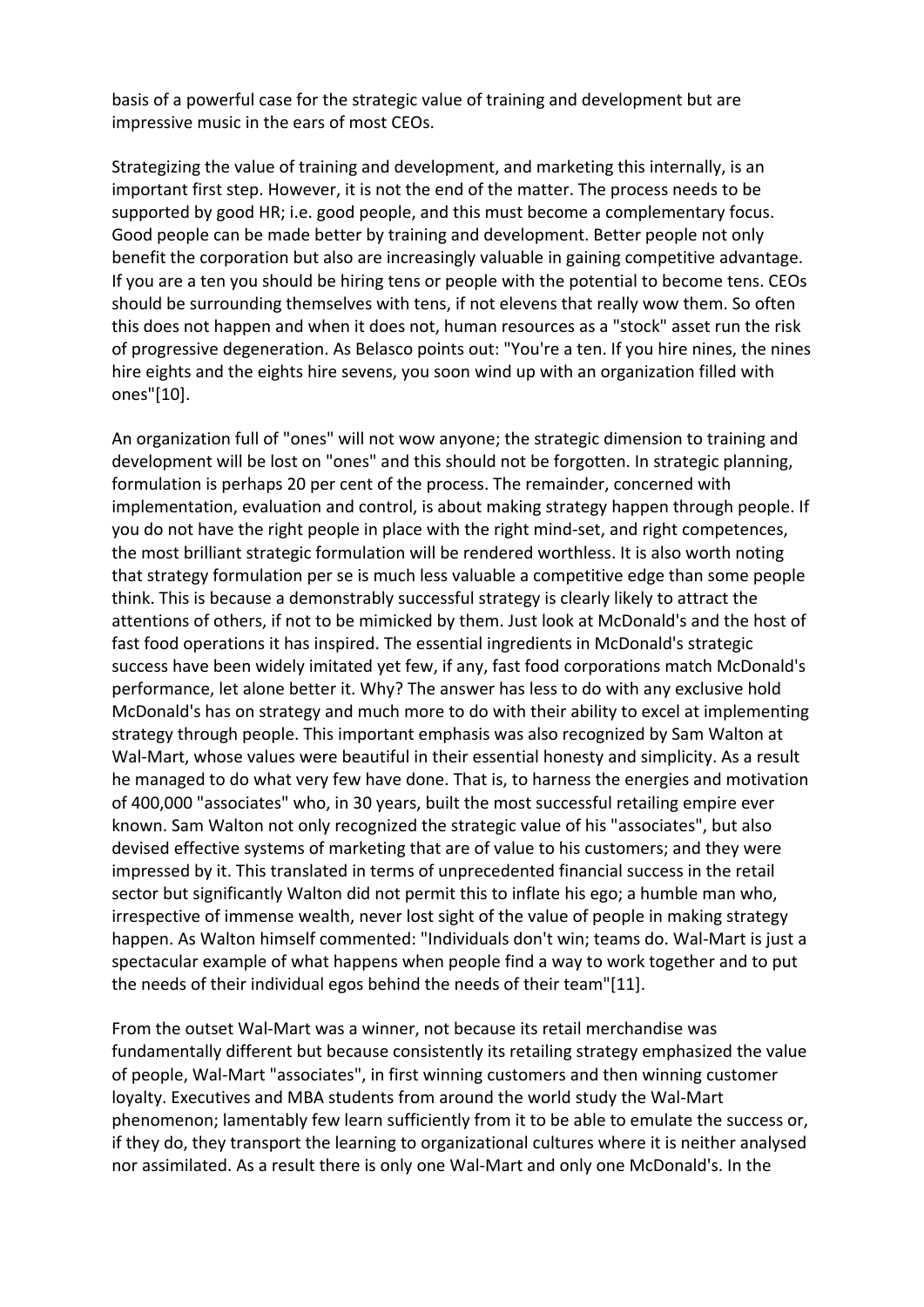greater majority of organizations the strategic value of people and training and development is either a lost or largely untapped energy.

These illustrations suggest that the value of intellectual capital cannot be over‐emphasized. Increasingly business leaders are coming to regard it as the single most important factor influencing future corporate performance. Consistently successful companies have long recognized this. Company‐wide programmes instituted to grow and diversify indigenous talent are at the very centre of these companies' sustained success. Cliche it may be, but today it is really a question of invest in your people or perish. There can be no better argument than survival for bolstering the case for training and development assuming a key strategic role in an organization ‐ any organization.

### Conclusion

Over the past ten years we have jointly taught literally thousands of students on MBA programmes in SE Asia. One constant among the great variety of middle managers who attend our programmes is generally that they seem rather unsure of themselves when asked to write down the essence of their mission statement. The same is true of their ability to articulate, with any precision, the corporate objectives of the firm. Typical statements recorded would be, "To make an acceptable return on investment" or "To maximize the value of shareholders' equity". From our surveys a disturbing number really are not sure whether they have a mission statement, let alone what it covers. Nor are they able to articulate the more detailed strategy initiatives of their organizations. This picture is repeated when selected groups, e.g. non‐marketing personnel, are then asked to state the major objectives contained in the current marketing plan, or to profile customers in terms of benefits sought. What does this illustrate? Anecdotal as it may seem it indicates a similar and, in our experience, remarkably widespread phenomenon; a lack of clarity, coupled with partial understanding, that results in confusion. Of our managers studying for their MBA 90 per cent would fall in the age range 25‐38, possess undergraduate degrees and/or professional qualifications and have staff reporting to them. Nonetheless they lack an essential understanding about their firms' direction, objectives, strategy and performance criteria. They seem wonderfully isolated from the internal communications process, virtually resorting to guessing about what their companies are doing. Again we do not regard this as a "failure" on the part of individual student managers, yet how could so many be so vague? The constancy of their vagueness is monotonously repetitive. Our interpretation is that this condition amounts to a collective failure on the part of senior executives to convey clearly to their managers where the company is going, what it seeks to achieve and what explicit expectations are being set.

In all honesty how can training and development programmes be expected to be effective when the critical aspects of corporate strategy are so poorly articulated and/or communicated internally? How can training and development assume a formative role in organizational renewal if their inherent or potential contribution cannot be tied successfully to any new direction?

In this article we have sought to build on the theme that the organizational climate within firms must alter radically if training and development are to be used effectively as the change agents that promote corporate renewal through individual growth. To do this within the confines of conventional management thinking is going to be difficult, if not impossible.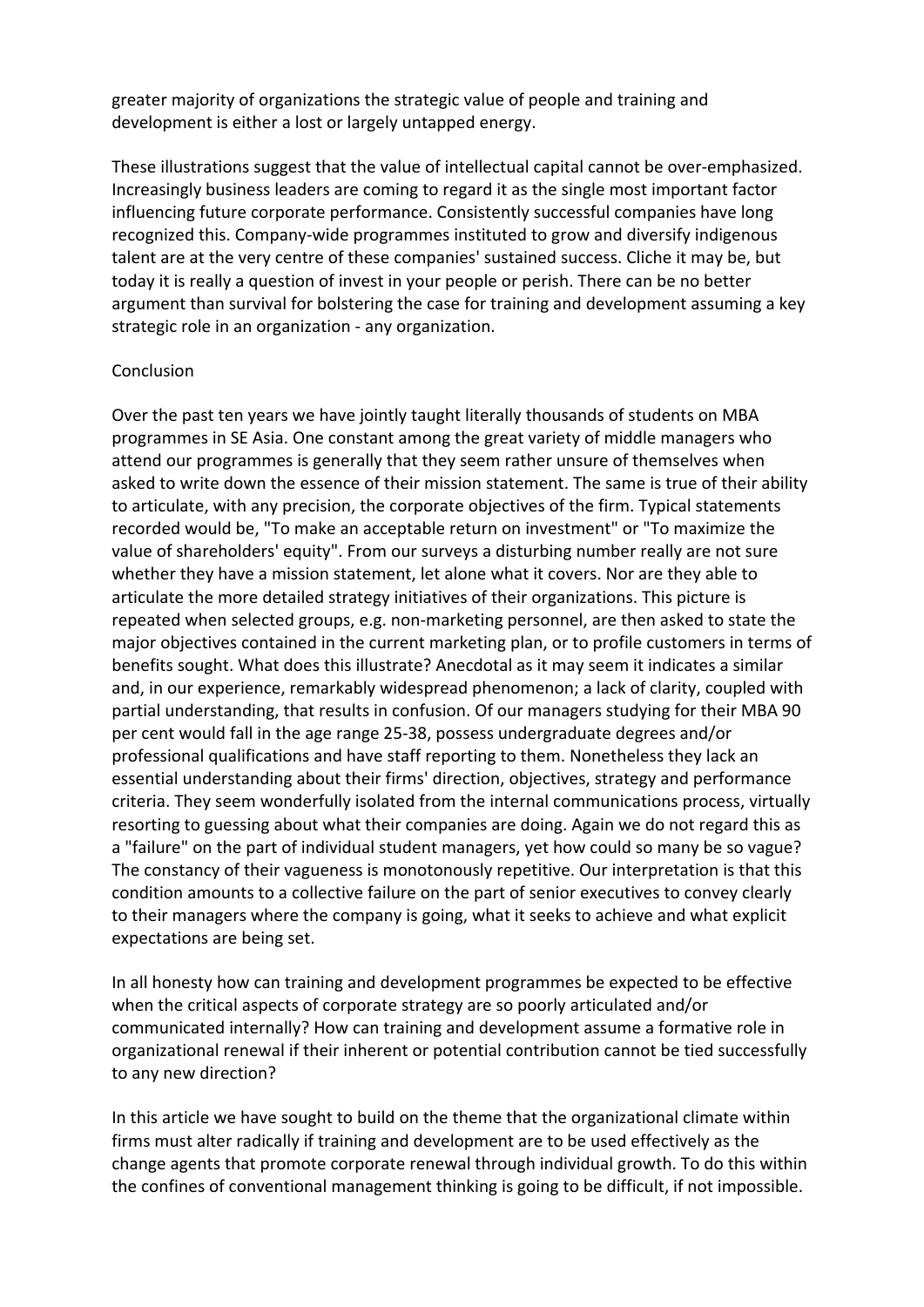We are proposing, therefore, that training and development be fully embraced in the corporate strategic planning process that links external aspirations and business opportunities with existing resources and competences, and the reasonable prospect of growing them. This too will not be easy because many firms do not fully understand or consistently engage strategic planning, and because, even where this is not so, the value of training and development is still not fully recognized in terms of their strategic significance.

In examining the ways in which managements have denied training and development the prospect of making a full contribution to corporate renewal we have concentrated our discussion on the structural obstacles inherent in the internal environment. We have argued that contextual practices have seriously impeded the potential of training and development. When translated in terms of managerial values, attitudes and behaviours these practices have amounted to a self-fulfilling prophecy that has done training and development little good. The promulgation of statements expressing dubious sentiments about the value of training and development is, at best, unfortunate. In the extreme case it is a serious indictment of the organizational environment that gave rise to these statements.

#### References

1. McDonald, G.M., "Ten easy ways to waste money on training", Human Resources Journal of Hong Kong, Vol. 5, 1989, pp. 61‐6.

2. "Jack Welch's lessons for success", Fortune, 25 January 1993, pp. 64‐8.

3. Ehrbar, A., "US firms re‐engineer to reduce employment", Asia Wall Street Journal, 17 March 1993, p. 1.

4. De Bono, E., Sur Petition, HarperCollins, New York, NY, 1993, p. 27.

5. King, S. "Brand building in the 1990s", Journal of Marketing Management, Vol. 7, 1991, pp. 3‐13.

6. "Saturn", Business Week, 17 August 1992, pp. 34‐9.

7. "The fall of big business", The Economist, 17‐23 April 1993, pp. 11‐12.

8. "A big company that works", Business Week, 4 May 1992, pp. 52‐8.

9. Henkoff, R., "Companies that train the best", Fortune, 22 March 1993, pp. 42‐9.

10. Belasco, J.A., Teaching the Elephant to Dance, Century Business, Random House, London, 1992, p. 76.

11. Walton, S. and Huey, J., Sam Walton ‐ Made in America, Doubleday Press, New York, NY, 1992.

Abstract: